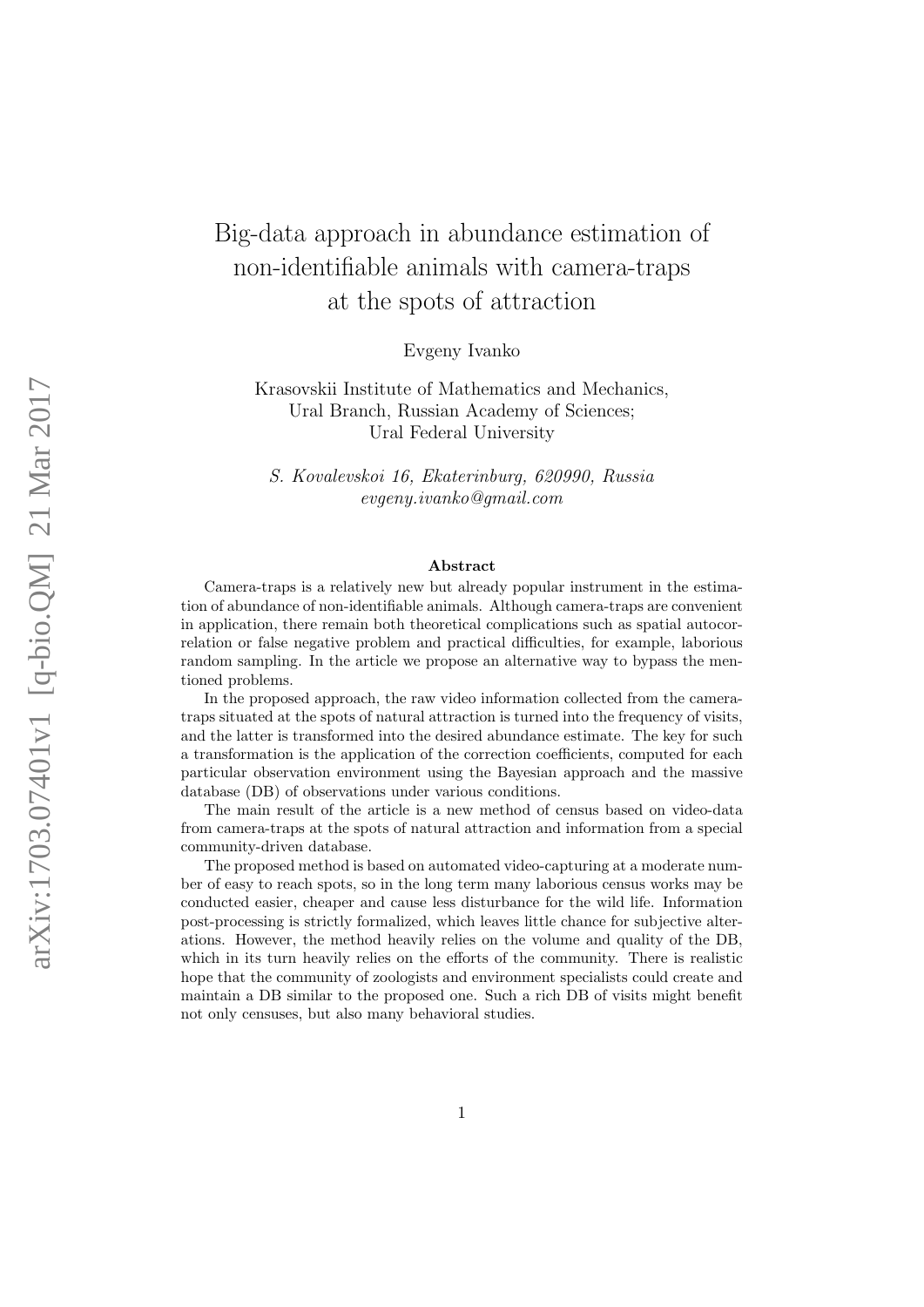Keywords: abundance, census, camera-traps, database, Bayes, attractive spot, feeder, marking spot

## 1 Introduction

Estimation of abundance [\(Borchers](#page-8-0) *et al.* [\(2002\)](#page-8-0); [Seber](#page-11-0) [\(2011\)](#page-11-0)) of different species is an important part of duties of each nature reserve (NR). It helps to find the species in need of special attention and to balance the recreational load, to analyze the dynamics of populations and to reveal important ecological interconnections. Each NR can widen this list easily.

The obvious way to estimate abundance is just to count all the individuals of the given species within the region of interest. However, the situation where such a direct method can be applied in practice is very rare.

All other techniques may be considered indirect, where the researcher estimates the number of individuals under some limited conditions (both in space and time) and extrapolates the result.

For the purposes of this article, it is convenient to divide the indirect techniques into two large groups: 1) with and 2) without individual identification. The backbone of the first group is the capture-recapture approach [\(Evans](#page-9-0) *et al.* [\(1994\)](#page-9-0); [Borchers](#page-8-0) *et al.* [\(2002\)](#page-8-0); [Seber](#page-11-0) [\(2011\)](#page-11-0)) broadened by modern identification methods such as camera-trap estimation of individually identifiable animals [\(Arnason](#page-8-1) et al.  $(1991)$ ; [Karanth](#page-10-0)  $(1995)$ ; [Carbone](#page-9-1) et al. [\(2001\)](#page-9-1); [Cuellar](#page-9-2) et al. [\(2006\)](#page-9-2); [Harmsen](#page-9-3) [\(2006\)](#page-9-3); [Heilbrun](#page-10-1) et al. [\(2006\)](#page-10-1); [Maffei & Noss](#page-10-2) [\(2008\)](#page-10-2); [Oliveira-Santos](#page-10-3) et al. [\(2010\)](#page-10-3); [O'Connell](#page-10-4) et al. [\(2011\)](#page-10-4); [Borchers](#page-8-2) [et al.](#page-8-2)  $(2014)$  or microsatellite analysis [\(Kohn](#page-10-5) et al.  $(1999)$ ; [Lukacs & Burnham](#page-10-6)  $(2005)$ ; [Caniglia](#page-9-4) et al. [\(2012\)](#page-9-4); [Brinkman](#page-8-3) et al. [\(2013\)](#page-8-3); [Rodgers & Janecka](#page-10-7) [\(2013\)](#page-10-7); [Schnell](#page-11-1) et al. [\(2015\)](#page-11-1); [Fewster](#page-9-5) [\(2016\)](#page-9-5)) of the collected biomaterial. The capture-recapture method is very popular and effective, however, not many species have natural individual coloring or shape marks (like tiger's stripes or deer's antlers) allowing easy and practical application of camera-traps. For non-identifiable animals, the application of the capture-recapture method (both in the "traps" and "camera-traps" variations) is connected with considerable marking efforts and stress for the animals. DNA analysis remains a relatively difficult and expensive procedure, in addition, the process of samples collection is laborious and can hardly be facilitated. Summarizing, the techniques of this group perfectly fit the species with natural marks; otherwise, the researcher has to resort to relatively expensive and difficult artificial marking.

In the second group of estimation techniques corresponding to non-identifiable (or rather not easily identifiable) animals, distance sampling methods [\(Buckland & Thomas](#page-9-6) [\(2007\)](#page-9-6); [Buckland](#page-9-7) et al. [\(2012,](#page-9-7) [2015\)](#page-9-8)) dominate. Without individual identification, the researcher has only one type of data – the frequency of the observations (either of the species itself or some kind of its traces). In this case, before solving the above-mentioned extrapolation problem, one needs to transform the frequency of the observations into an estimation of the density.

Camera-traps is a relatively new but already popular instrument in the estimation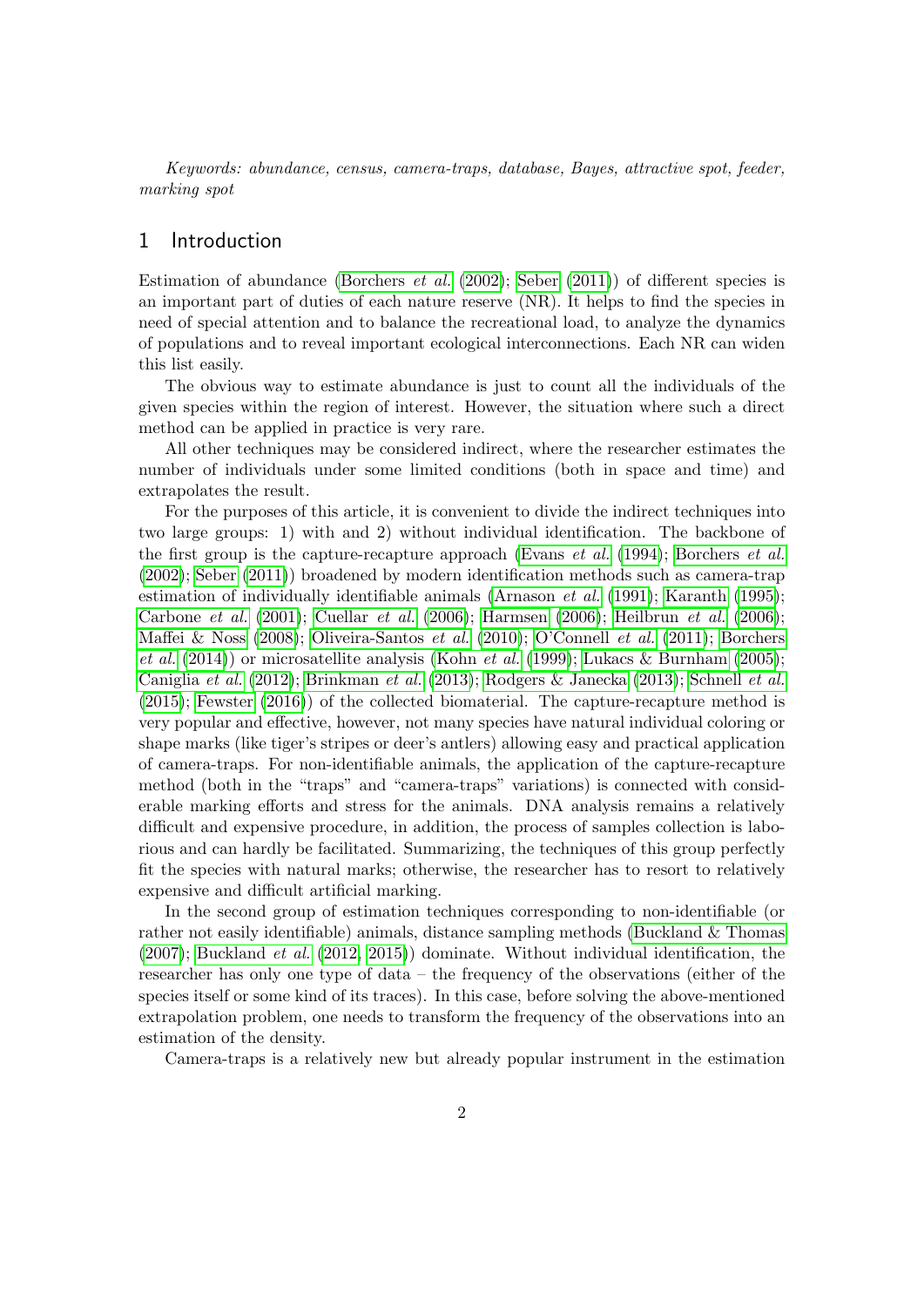of abundance of non-identifiable animals [\(Royle & Nichols](#page-11-2) [\(2003\)](#page-11-2); [Hutchinson & Waser](#page-10-8)  $(2007)$ ; [Rowcliffe](#page-10-9) *et al.*  $(2008)$ ; [Foster & Harmsen](#page-9-9)  $(2012)$ ; [Lucas](#page-10-10) *et al.*  $(2015)$ ). The method proposed in the article is a variation of distance sampling at point transects which are equipped with camera-traps. In the proposed approach highly attractive spots (below, we use the acronym AS for both singular and plural) like feeders or marking spots play the role of point transects, which allows to collect rich observation statistics and to cope with the false negative problem [\(Ferguson](#page-9-10) et al. [\(1994\)](#page-9-10); [McCarthy](#page-10-11) et al. [\(2013\)](#page-10-11)). Another benefit of the AS usage is the reduced labor demands for the data collection. The corresponding overrated observation frequency is corrected by the coefficients computed basing on the Bayesian approach (see Section [3\)](#page-3-0) applied to the specially prepared observation data (see Section [5\)](#page-6-0).

For simplicity, below we consider abundance of solitary animals, however it is possible to proceed to social animals as soon as the average group size is known.

# 2 AS: types, positioning and the corresponding area

All kinds of spots that attract the species of interest may be taken as AS, provided that three important conditions are met:

1) AS are placed inside the research area in such a way that almost every animal of the studied species living in (or regularly appearing in) the research area is aware of and periodically visits at least one AS. It is a separate difficult problem to place the AS correctly, but if we take, for example, feeders, NR encounters the positioning problem with the same criterion independently of camera-trap observations and solves it in some way thus we leave this discussion beyond the scope of the article.

2) There are no "empty" AS – all the AS of the selected kind within the research area are equipped with the camera-traps so that any event "an animal visits an AS" is recorded. This condition is easy to fulfill if artificial AS such as feeders are used. Otherwise the experimenter should be confident that all the AS within the research area are discovered.

3) It is practically possible to use camera-traps to fix an event "animal is at AS" clearly and to measure the duration of this event. Technically, once a camera fixes an animal, it may turn off and recheck the animal presence periodically; thus we get a satisfactory estimate of the visit duration, while saving the battery. The event "animal at AS" may be defined differently depending on the type of AS and on the species under research, but, for a particular AS type and a species, this event should be clearly described and commonly accepted by the professional community. For example, an elk may be considered staying at a feeder if and only if the distance between the elk and the feeder does not exceed 1 meter (or some other value accepted by the experts).

We mentioned the notion of "research area" above and even stipulated the restricting conditions on it. Let us clarify how this research area may be formally defined.

In our approach, camera-traps are used to measure the abundance over some area, after which the results are extrapolated to the desired part of the NR territory. The key to such an extrapolation is the density  $D = N/S$ , where N is the estimated number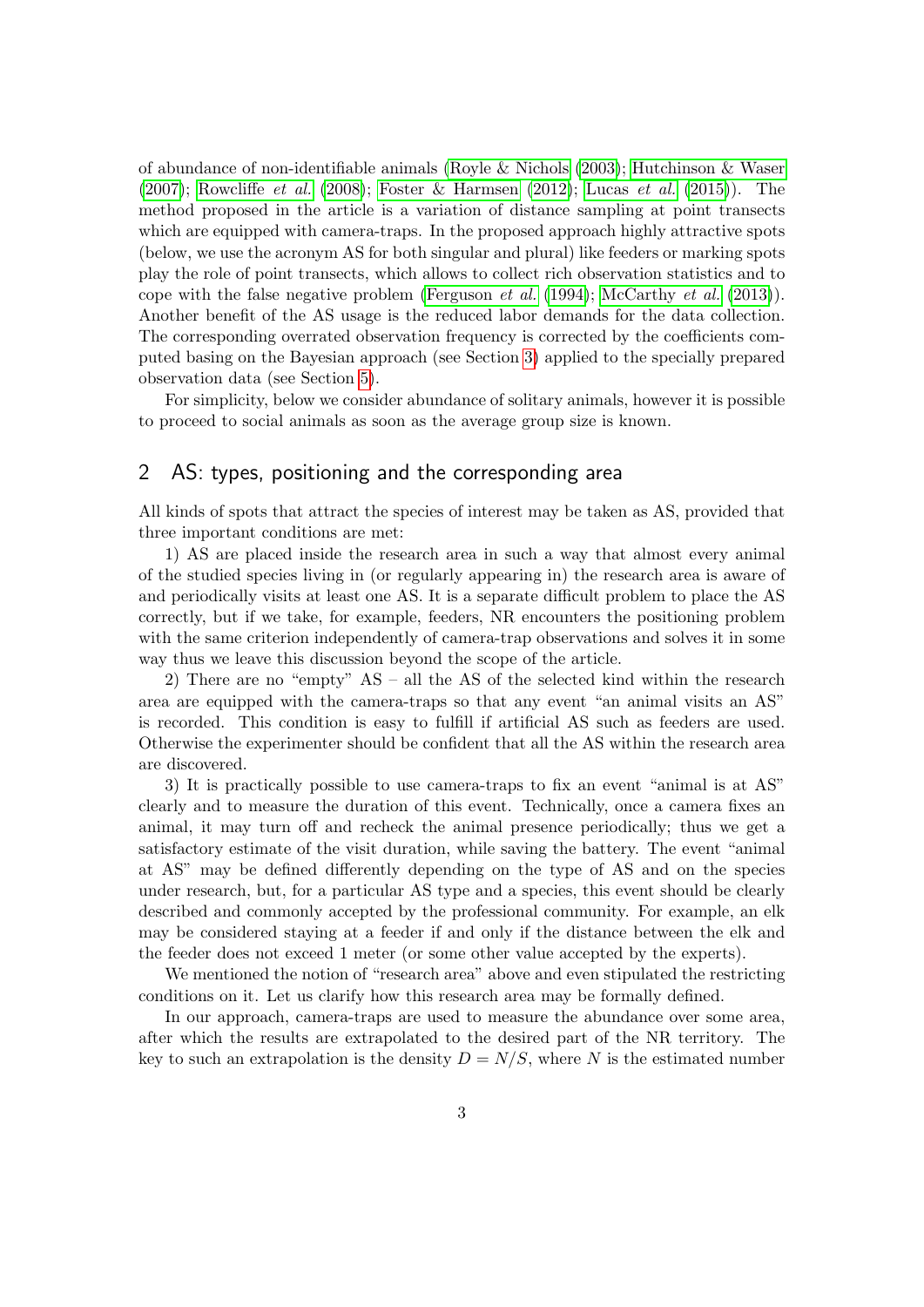of animals and  $S$  is the "area of the experiment." While  $N$  is just a number resulting from observation by the methods discussed in the next section, the value of S becomes ambiguous in case we consider animals in the wild. For example, we conduct observations in a forest without any fence and use just a few cameras (see Figure 1a–1d); which area should be preferred as a denominator in the expression for  $D$ ? If there are more cameras (like in Figure 1e–1h), then the corresponding area appears a bit clearer. An enormous number of cameras (Figure 1i) is needed to define the corresponding area explicitly.

How can we rationally estimate the research area  $S$ ? Let us suppose for a moment that we have an infinite net of more or less regularly positioned cameras on the surface beyond the finite set  $C = \{AS1, \ldots, AS5\}$  of the real AS used in the experiment (see Figure 2a). In this case, the problem has a natural solution: we just need to surround the area "corresponding to" or "proportional to" the set  $C$ . Voronoi diagram [\(Voronoi](#page-11-3) [\(1908\)](#page-11-3); [Aurenhammer](#page-8-4) *et al.* [\(2013\)](#page-8-4)) give an elegant way to define the sought "corresponding" area formally (see Figure 2b).

In the observation experiment, we do not have any other AS except for the real, so new virtual neighbors should be constructed artificially. It is possible to propose many ways to expand  $C$  to an infinite net with some regularity; let us describe one of them briefly.

We start with the set C of real AS, used in the observation experiment (see Figure 3a). At the first step, we build the Delaunay triangulation [\(Delaunay](#page-9-11) [\(1932\)](#page-9-11); [Aurenhammer](#page-8-4) [et al.](#page-8-4)  $(2013)$  and calculate the average length R of its edges (See Figure 3b). At the second step, we construct the R-equidistant of the set C (see Figure 3c,d). The final third step consists of the following short algorithm (see Figure 3e): 1) start from an arbitrary point on the equidistant (a better choice is an intersection of two neighboring circles) X1; 2) construct the circle of radius R from the center X1 and find  $X2$  – the intersection of this circle with the equidistant in the clockwise direction from the starting point; 3) repeat the process from the newly constructed point until we reach  $X1$  from another side.

## <span id="page-3-0"></span>3 Abundance estimation

Suppose we have an unknown number  $N$  of animals and  $m$  stationary AS each of which is equipped with a camera-trap. The observation is conducted during the time T simultaneously for all the AS.

The conditions of the observation may change during the experiment. The corresponding frequency and duration of visits as well as the resulted abundance estimate may vary significantly depending on the experiment condition. For example, a part of an observation experiment may pass under the rain, another part is conducted at night and so on. Let  $W$  be the number of different conditions during the observation experiment. Each condition  $\mathscr{A}^j$ , where  $j \in \overline{1, W}$ , is described by the sequence of states  $\overline{\mathscr{A}}^j = (\alpha_1^j$  $i_1^j, \ldots, \alpha_0^j$  $(\Theta)$ , lasts for the time  $T(\mathscr{A}^j) \in [0, T]$  and results in the estimated number of animals  $N_i$ .

For example, if an experiment is conducted during both day and night and faces both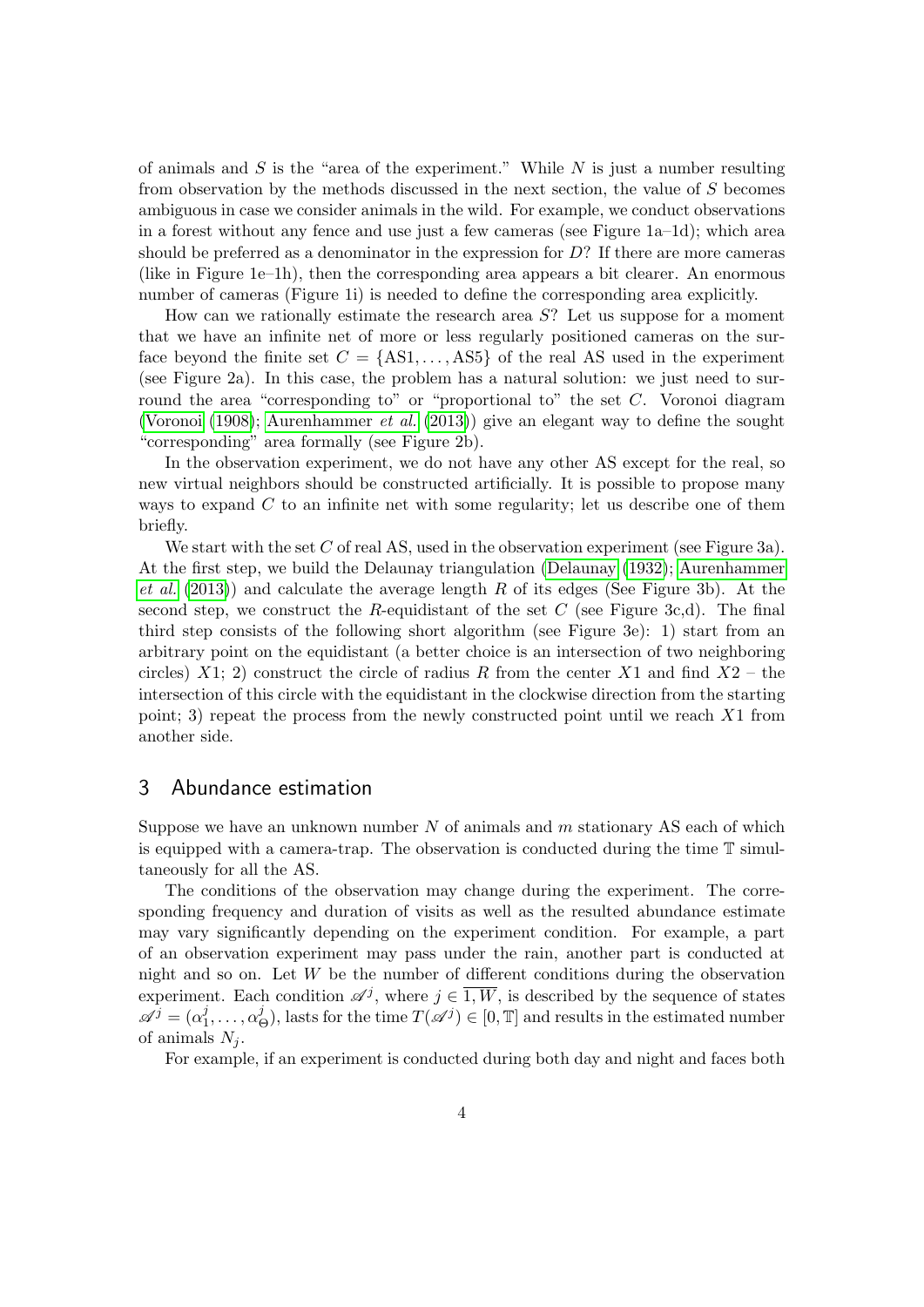dry and rainy weather in each time of day, then there are  $W = 4$  different conditions:

$$
\mathscr{A}^1 = (rain, day), \ \mathscr{A}^2 = (rain, night),
$$

 $\mathscr{A}^3 = (dry, day), \mathscr{A}^4 = (dry, night).$ 

The weighted average among the estimations under all the encountered conditions is used for the following final expression:

$$
N \approx \sum_{j=1}^{W} \frac{T(\mathscr{A}^j)}{\mathbb{T}} N_j.
$$
 (eqn 1)

Each  $N_j$  is approximated as the total "successful" (animal at AS) observation time  $T^*(\mathscr{A}^j)$  (summed over all the animals and all the cameras) divided by the "unit" time  $T^0(\mathscr{A}^j)$  one average animal of the species under research spends at AS during the conditions  $\mathscr{A}^j$ 

<span id="page-4-0"></span>
$$
N_j \approx T^*(\mathscr{A}^j)/T^0(\mathscr{A}^j). \tag{eqn 2}
$$

The value of  $T^*(\mathscr{A}^j)$  may be measured from the observation experiment

$$
T^*(\mathscr{A}^j) = \sum_{i=1}^m T_i^*(\mathscr{A}^j),\tag{eqn 3}
$$

where  $T_i^*(\mathscr{A}^j)$  is the total "successful" observation time from the *i*-th camera. It must be noted that  $T_i^*(\mathscr{A}^j)$  is summed up over all the animals independently, so if one elk spent 14 minutes at the i-th AS, then another one came and there were two elks during 7 minutes and then again only one remained for another 4 minutes, then  $T_i^*(\mathscr{A}^j) = 14 + 7 + 7 + 4$  minutes.

For practical purposes, it is more convenient to use relative time in [\(eqn 2\)](#page-4-0),

<span id="page-4-1"></span>
$$
N_j \approx K(\mathscr{A}^j)/K^0(\mathscr{A}^j),\tag{eqn 4}
$$

where  $K(\mathscr{A}^j) = T^*(\mathscr{A}^j)/T(\mathscr{A}^j)$  and  $K^0(\mathscr{A}^j) = T^0(\mathscr{A}^j)/T(\mathscr{A}^j)$ .

While the relative "successful" time  $K(\mathscr{A}^j)$  can be measured directly from the experiment, the "unit" relative "successful" time  $K^0(\mathscr{A}^j)$  should be approximated a priori. Note that if we rely on the Ergodic Hypothesis,  $K^0(\mathscr{A}^j)$  may be regarded as the probability of one average animal to be seen at one average AS at a randomly selected moment  $t_0 \in [0, T(\mathscr{A}^j)]$  during the conditions  $\mathscr{A}^j$ .

Rewriting this probability using the Bayes naive classifier (Hand  $&$  Yu [\(2001\)](#page-9-12)) with the assumption that for each fixed j the states  $\alpha_k^j$  $k, k \in \overline{1, \Theta}$  are pairwise independent, we get

$$
K^{0}(\mathscr{A}^{j}) = K^{0}\frac{K^{0}(\alpha_{1}^{j})\dots K^{0}(\alpha_{\Theta}^{j})}{F(\alpha_{1}^{j})\dots F(\alpha_{\Theta}^{j})},
$$
 (eqn 5)

where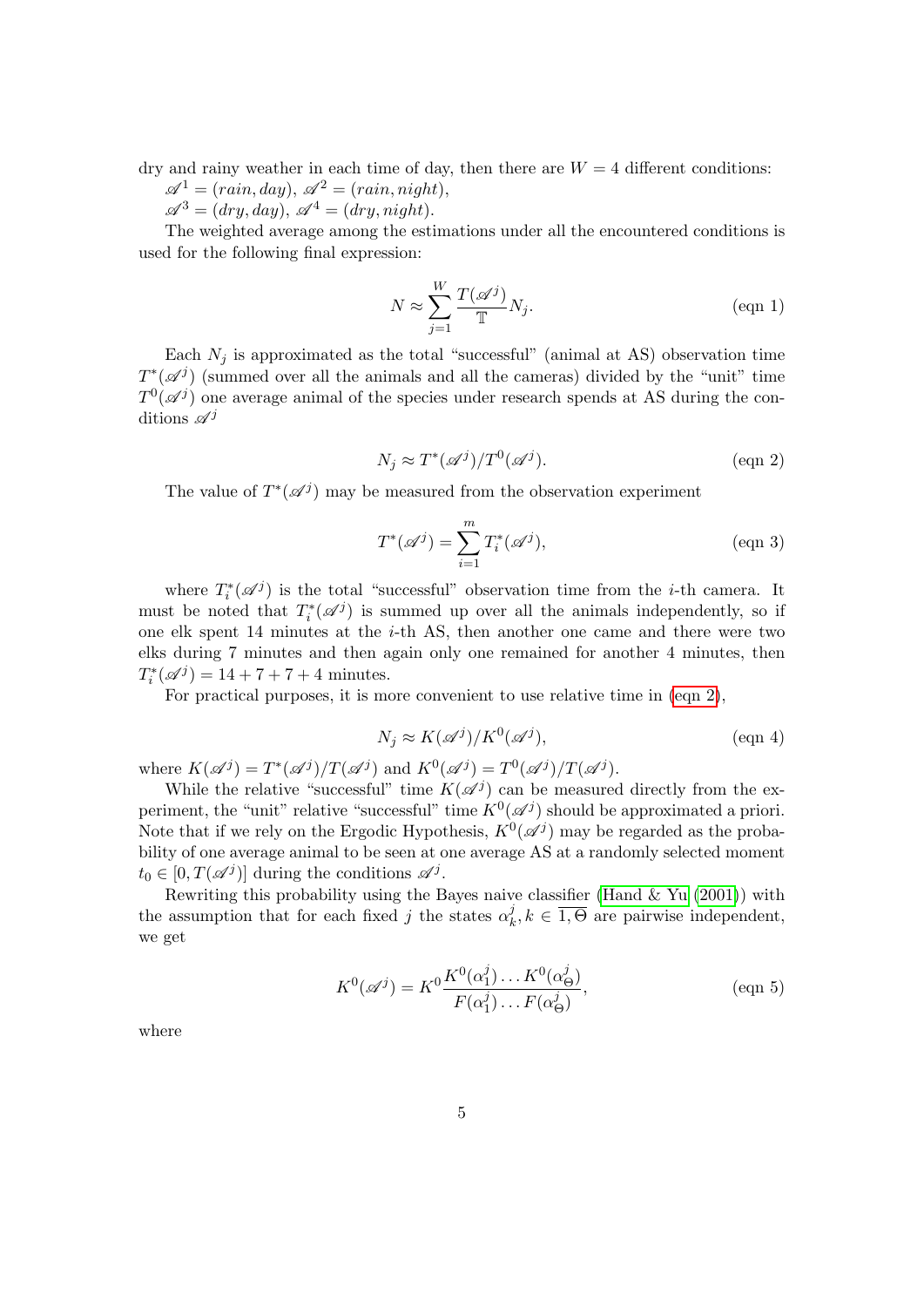- $K^0$  is the probability to see an animal of the given species independently from the observation conditions; in practice it is the total time one animal of the given species spends at AS in any conditions divided by the total time of the observation experiments where we intended to see that species;
- $K^0(\alpha_k^j)$  $\binom{J}{k}$  is the probability to see an animal of the given species at AS during the state  $\alpha_k^j$  $\mathcal{L}_k^j$ ; in the context of computation, it is the total time of "animal at AS" during the state  $\alpha_k^j$  $\lambda_k^j$  divided by the total time devoted to the observation of the corresponding species during this state;
- $F(\alpha_k^j)$  $\mathbf{z}_k^j$ ) is the frequency of the state  $\alpha_k^j$  $\lambda_k^j$ , which may be expressed as the total time of observation during the state  $\alpha<sub>i</sub><sup>j</sup>$  $\frac{d}{k}$  divided by the overall time of observation.

The resulting formula for the abundance estimate may be written as follows

<span id="page-5-0"></span>
$$
N \approx \sum_{j=1}^{W} \frac{T(\mathscr{A}^j)}{\mathbb{T}} \frac{K(\mathscr{A}^j) F(\alpha_1^j) \dots F(\alpha_\Theta^j)}{K^0 K^0(\alpha_1^j) \dots K^0(\alpha_\Theta^j)}.
$$
 (eqn 6)

The values  $K^0$ ,  $K^0(\alpha_k^j)$  $\binom{j}{k}$  and  $F(\alpha_k^j)$  $\binom{J}{k}$  may be estimated by means of a special database (see Section [5\)](#page-6-0) aggregating large amounts of information about the relative time one animal of the selected species spends at AS in different conditions. Now, let us proceed to the discussion of how this time may be computed.

### <span id="page-5-1"></span>4 Presence time estimation

Although the estimation of the time one animal spends at AS is definitely not an easy problem, it seems more tractable than the abundance estimation problem itself. The main benefit of the proposed Bayes approach (eqn  $6$ ) is that the more heterogeneous data we aggregate in the DB, the more exact abundance estimate we get in a wide variety of possible conditions. In this section we show how one can obtain the experimental information to improve the DB with the results of his local observations.

Within this section we suppose that the experiment conditions and the duration of observation are the same for all the AS, so  $\mathscr{A}^j = \mathscr{A}$  and  $T(\mathscr{A}^j) = T(\mathscr{A}) = \mathbb{T}$ .

Several techniques may be proposed for the measurement of the time one average unidentifiable animal spends at AS. The first and the most obvious is to identify the visitor, for example, using a GPS-collar (Hulbert  $\&$  French [\(2001\)](#page-10-12)), so we know exactly where the animal is. If there are  $m'$  cameras and  $N'$  GPS-collars, then, for the kth animal with a collar, we have the following approximation for the "unit" relative "successful time":

$$
\widetilde{K}^0(k, \mathscr{A}) \triangleq \sum_{i=1}^{m'} \frac{\widetilde{T}_i^*(k, \mathscr{A})}{T(\mathscr{A})},
$$
\n
$$
\text{(eqn 7)}
$$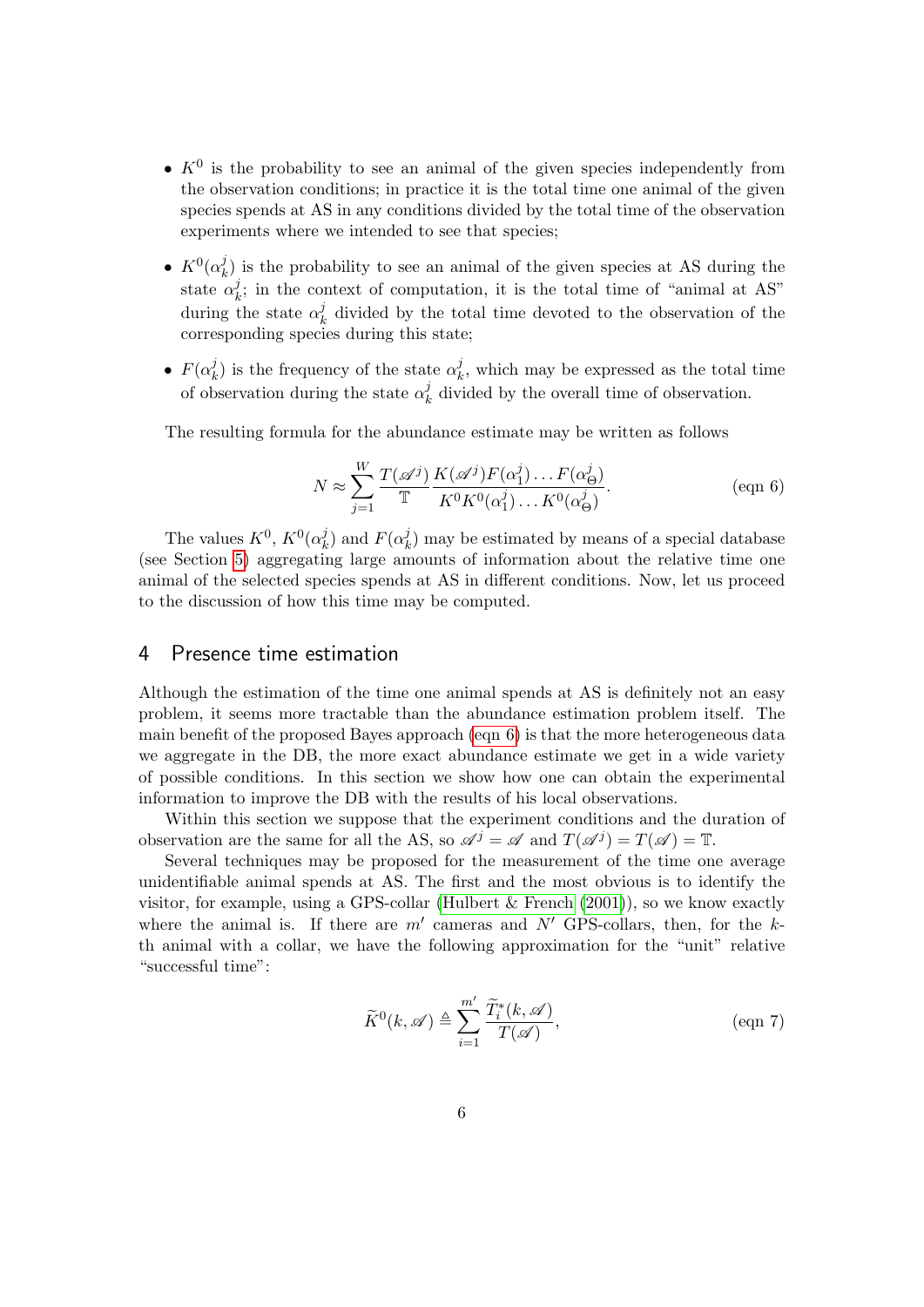where  $\tilde{T}_i^*(k, \mathscr{A})$  is the time that the k-th animal spent at the *i*-th AS during the conditions  $\mathscr A$ .

The resulting  $K^0(\mathscr{A})$  is expressed as the average of the relative "successful" time among all the tracked animals

$$
K^{0}(\mathscr{A}) = \frac{1}{N'} \sum_{k=1}^{N'} \widetilde{K}^{0}(k, \mathscr{A}).
$$
 (eqn 8)

The same technique works if we mark several animals in some way (see e.g. [Braun](#page-8-5) [\(2005\)](#page-8-5)) to be able to recognize them and to measure  $\tilde{T}_i^*(k, \mathscr{A})$  for each of them directly at the AS by camera-traps.

The third – a bit more complicated – approach is not connected with individual identification. Instead, the number of animals  $N'$  which visit the involved m' attractive spots is supposed to be known: either we take a semi-wild closed group with a priori known number of individuals or there exist some trusted methods to estimate the number of distinct animals visiting the AS (e.g. microsatellite analysis). We use the same logic as in [\(eqn 2\)](#page-4-0) and [\(eqn 4\)](#page-4-1), remembering that  $\mathscr{A}^j = \mathscr{A}$  and  $T(\mathscr{A}^j) = T(\mathscr{A}) = \mathbb{T}$ :

$$
N' = \sum_{i=1}^{m'} \frac{T_i^*(\mathcal{A})}{T^0(\mathcal{A})} = \sum_{i=1}^{m'} \frac{T_i^*(\mathcal{A})/T}{K^0(\mathcal{A})},
$$
 (eqn 9)

whence

$$
K^{0}(\mathscr{A}) = \frac{T^{*}(\mathscr{A})}{N^{'}\mathbb{T}}.
$$
 (eqn 10)

# <span id="page-6-0"></span>5 Database

The DB (see Figure 4) contains five types of columns:

- 1. species id (e.g. Vulpes);
- 2. mandatory experiment properties  $A = (\alpha_1, \ldots, \alpha_{\Psi})$  (e.g. day time, season, weather, climatic zone and so on); the results of the presence time estimation experiment (see Section [4\)](#page-5-1) may be added to the DB only if all the mandatory experiment properties are registered and the corresponding columns of the DB are filled;
- 3. optional experiment properties  $B = (\alpha_{\Psi+1}, \dots, \alpha_{\Omega})$  (e.g. conditions of specific food reserves, distance from specific ecological zones and so on);
- 4. duration  $T(\mathscr{A})$  of observation under the particular conditions  $\mathscr{A} = (\alpha_1^j)$  $i_1^j, \ldots, \alpha_0^j$  $\theta^{\jmath}_{\Theta}$ (where  $\mathscr A$  covers all the properties from A and maybe some from B);
- 5. the corresponding average relative time  $K^0(\mathscr{A})$  an individual animal spends at AS obtained from the presence time estimation experiment.

There are three main reasons to interact with the proposed DB: read, write and enhance. Let us consider each of them briefly.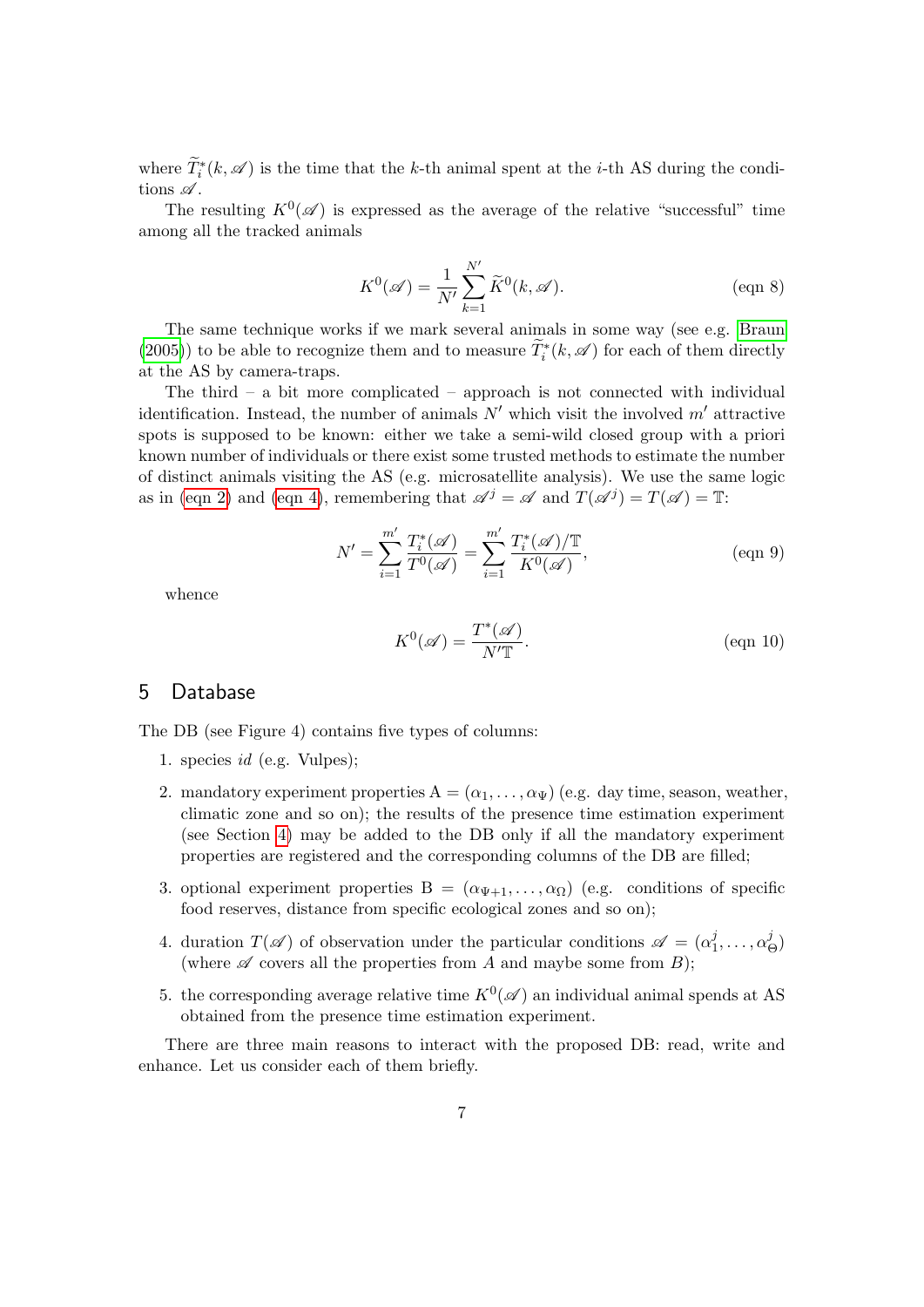#### 5.1 Read

The proposed DB gives all the necessary information for applying [\(eqn 6\)](#page-5-0) in an abundance estimation experiment conducted for the species  $Sp$ :

- $K^0$  is approximated by the average value of the column " $K^0(\mathscr{A})$ " among all the rows with the column "species" equal to  $Sp$ ;
- $K^0(\alpha_k^j)$  $\mu_k^j$ ) is approximated by the average value of " $K^0(\mathscr{A})$ " among all the rows with "species" equal to  $Sp$  and " $\alpha_k$ " column equal to  $\alpha_k^j$  $\frac{j}{k}$
- $\bullet$   $F(\alpha _k^j)$  $\mathcal{L}_k^{\{I\}}$  is approximated by the summary observation time " $T(\mathscr{A})$ " over all the rows with " $\alpha_k$ " equal to  $\alpha_k^j$ <sup>*l*</sup><sub>k</sub> divided by the total observation time " $T(\mathscr{A})$ " summed over the whole DB.

#### 5.2 Write

Write operation is the simplest one to explain: the researcher conducts one of the presence time estimation experiments described in Section [4](#page-5-1) and appends one new line to the DB, filling the columns according to the experiment's conditions and results.

As it was mentioned before, the properties  $A = (\alpha_1, \dots, \alpha_{\Psi})$  must be measured and filled, while the properties  $B = (\alpha_{\Psi+1}, \dots, \alpha_{\Omega})$  are optional.

#### 5.3 Enhance

There are two main roles of the DB users: researcher and expert. A researcher may propose: 1) new optional properties; 2) candidate optional properties to become mandatory; 3) to degrade some mandatory properties to optional; 4) to remove optional properties from the DB. A researcher may also vote for all the propositions made by the other researchers.

An expert is a researcher who decides the destiny of the properties according to the public opinion and statistics. If the variation of some property (with all the other properties averaged) does not result in a significant variation of  $K^0(\mathscr{A})$ , then this property is a candidate for degrading from the mandatory or removing from the optional properties. And vice versa, if  $K^0(\mathscr{A})$  varies significantly depending on a particular optional property, then this property becomes a candidate for mandatory.

There is a lot of statistical methods to evaluate the significance of dependency and the decision threshold [\(Clark](#page-9-13)  $(2007)$ ; [Watt](#page-11-4) *et al.*  $(2007)$ ; [Wackerly](#page-11-5) *et al.*  $(2008)$ ), we will not discuss this topic here.

## 6 Conclusion

The proposed method is based on automated video-capturing at a moderate number of easy to reach spots, so in the long term many laborious census works may be conducted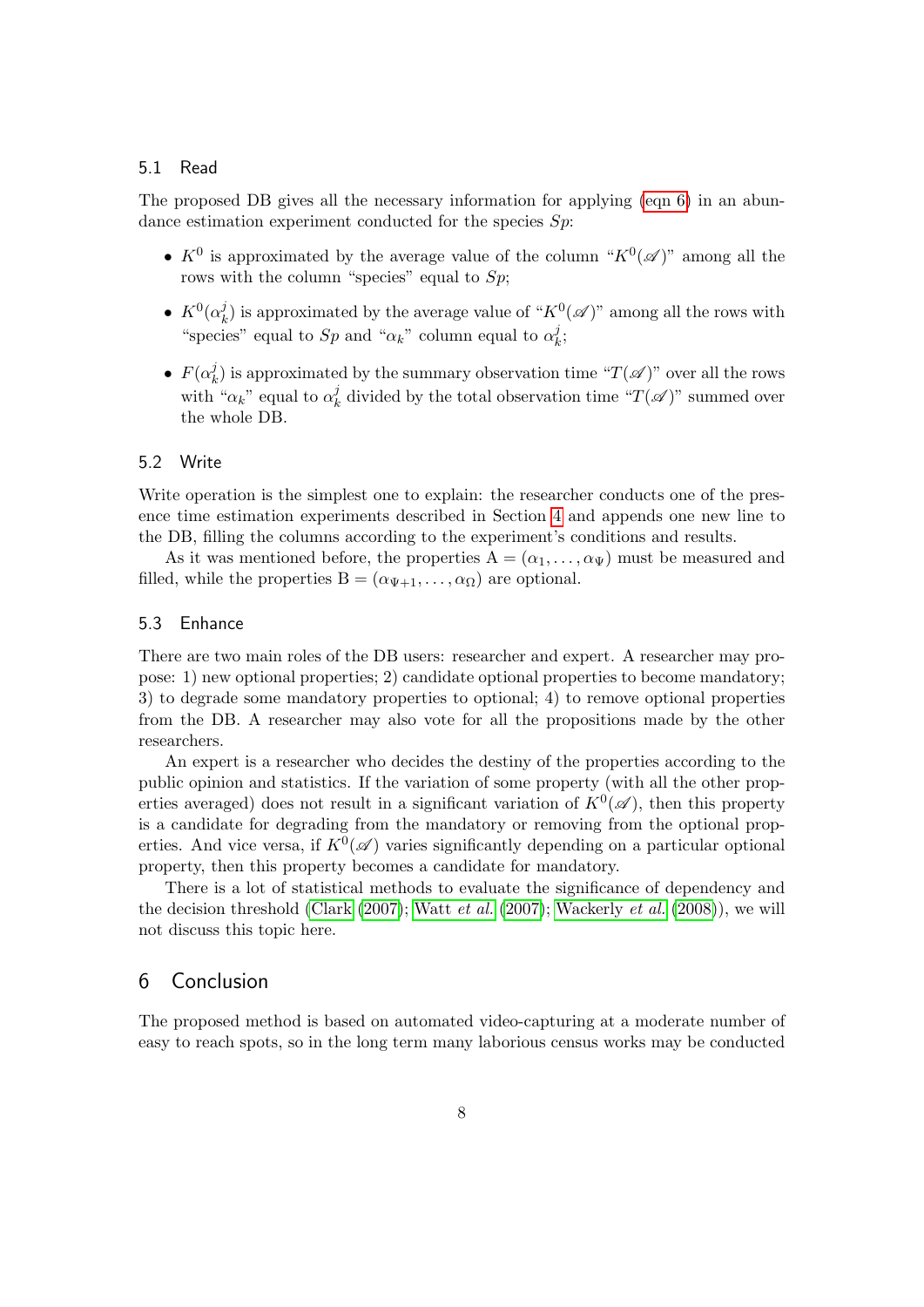easier, cheaper and cause less disturbance for the wild life. Information post-processing is strictly formalized, which leaves little chance for subjective alterations.

However, the method heavily relies on the volume and quality of the DB, which in its turn heavily relies on the efforts of the community. Public non-commercial solutions of complex problems (crowdsourcing) raises its popularity in such areas as software production (Freeware), investment (crowdfunding), scientific research (crowdsolving, civilian science). There is realistic hope that the community of zoologists and environment specialists could create and maintain a DB similar to the proposed one. Such a rich DB of visits might benefit not only censuses, but also many behavioral studies.

The author is open for collaboration, both aimed at the practical adaptation of the proposed method for specific regions and at the development of the census methods theoretically.

## Acknowledgements

This research was supported by Russian Foundation for Basic Research (grants 16- 01-00649, 17-08-00682). The author wants to thank Dr. Nikolay Markov (Institute of Plants and Animals, Ural Branch of Russian Academy of Sciences) for the fruitful discussions and critics and Evgeny Larin (Nature Park "Kondinskie Lakes") for the practical insights.

## Bibliography

- <span id="page-8-1"></span>Arnason, A.N., Schwarz, C.J. & Gerrard, J.M. (1991) Estimating closed population size and number of marked animals from sighting data. Journal of Wildlife Management, 55, 718–730.
- <span id="page-8-4"></span>Aurenhammer, F., Klein, R. & Lee, D.T. (2013) Voronoi Diagrams and Delaunay Triangulations, 1st Edition. World Scientific Publishing Company.
- <span id="page-8-2"></span>Borchers, D., Distiller, G., Foster, R., Harmsen, B. & Milazzo, L. (2014) Continuous time spatially explicit capture recapture models, with an application to a jaguar camera trap survey. Methods in Ecology and Evolution, 5, 656–665.
- <span id="page-8-0"></span>Borchers, D., Buckland, S. & Zucchini, W. (2002) Estimating Animal Abundance: Closed Populations. Statistics for Biology and Health.
- <span id="page-8-5"></span>Braun, C. (2005) Techniques for Wildlife Investigation and Management 6th Edition. Wildlife Society.
- <span id="page-8-3"></span>Brinkman, T.J., Person, D.K., Smith, W., Chapin, F.S., McCoy, K., Leonawicz, M. & Hundertmark, K.J. (2013) Using dna to test the utility of pellet-group counts as an index of deer counts. Wildlife Society Bulletin, 37, 444–450.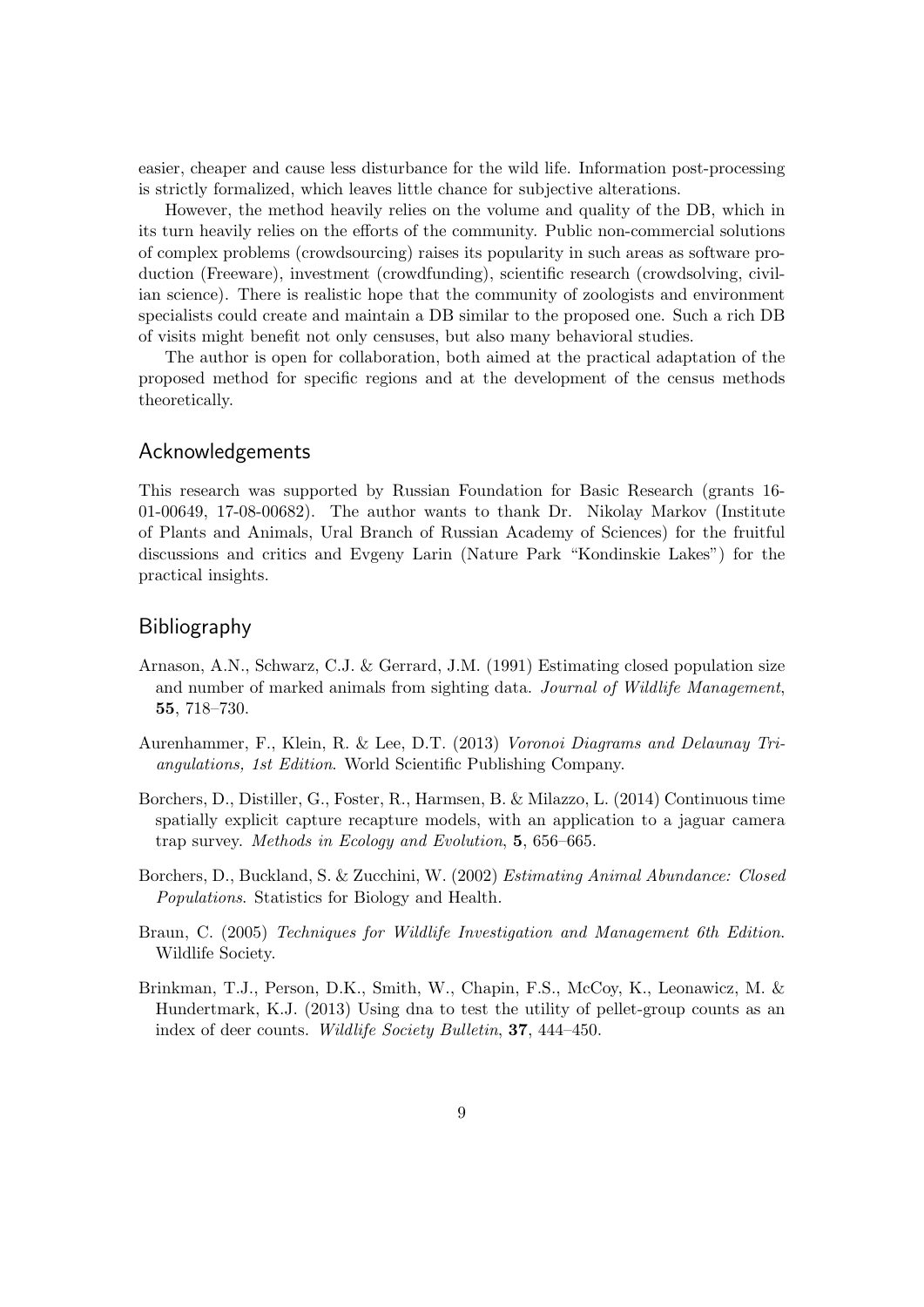- <span id="page-9-6"></span>Buckland, S.T. & Thomas, L. (2007) Advanced Distance Sampling. Oxford University Press.
- <span id="page-9-7"></span>Buckland, S., Anderson, D.R., Burnham, K.P. & Laake, J.L. (2012) Distance Sampling: Estimating Abundance of Biological Populations. Springer Netherlands.
- <span id="page-9-8"></span>Buckland, S., Rexstad, E., Marques, T.A. & Oedekoven, C. (2015) Distance Sampling: Methods and Applications. Springer.
- <span id="page-9-4"></span>Caniglia, R., Fabbri, E., Cubaynes, S., Gimenez, O., Lebreton, J.D. & Randi, E. (2012) An improved procedure to estimate wolf abundance using non-invasive genetic sampling and capture-recapture mixture models. Conservation Genetics, 13, 53–64.
- <span id="page-9-1"></span>Carbone, C., Christie, S., Conforti, K., Coulson, T., Franklin, N., Ginsberg, J., Griffiths, M., Holden, J., Kawanishi, K., Kinnaird, M., Laidlaw, R., Lynam, A., Macdonald, D.W., Martyr, D., McDougal, C., Nath, L., O'Brien, T., Seidensticker, J., Smith, D.J.L., Sunquist, M., Tilson, R. & Shahruddin, W.N.W. (2001) The use of photographic rates to estimate densities of tigers and other cryptic mammals. Animal Conservation, 4, 75–79.
- <span id="page-9-13"></span>Clark, J.S. (2007) Models for Ecological Data: an introduction. Princeton University Press.
- <span id="page-9-2"></span>Cuellar, E., Maffei, L., Arispe, R. & Noss, A. (2006) Geoffroy's cats at the northern limit of their range: activity patterns and density estimates from camera trapping in bolivian dry forests. Studies on Neotropical Fauna and Environment, 41, 169–177.
- <span id="page-9-11"></span>Delaunay, B. (1932) Neue darstellung der geometrischen kristallographie. Zeitschrift fur Kristallographie, 84, 109–149.
- <span id="page-9-0"></span>Evans, M., Bonett, D. & McDonald, L. (1994) A general theory for analyzing capturerecapture data in closed populations. Biometrics, 50, 396–405.
- <span id="page-9-10"></span>Ferguson, P.F., Conroy, M.J. & Hepinstall-Cymerman, J. (1994) Occupancy models for data with false positive and false negative errors and heterogeneity across sites and surveys. Methods in Ecology and Evolution, 6, 1395–1406.
- <span id="page-9-5"></span>Fewster, R. (2016) Some applications of genetics in statistical ecology. AStA Advances in Statistical Analysis.
- <span id="page-9-9"></span>Foster, R. & Harmsen, B. (2012) A critique of density estimation from cameratrap data. The Journal of Wildlife Management, 76, 224–236.
- <span id="page-9-12"></span>Hand, D.J. & Yu, K. (2001) Idiot's bayes—not so stupid after all? International statistical review, 69, 385–398.
- <span id="page-9-3"></span>Harmsen, B.J. (2006) The use of camera traps for estimating abundance and studying the ecology of jaguars (Panthera onca). Ph.D. thesis, University of Southampton, England, United Kingdom.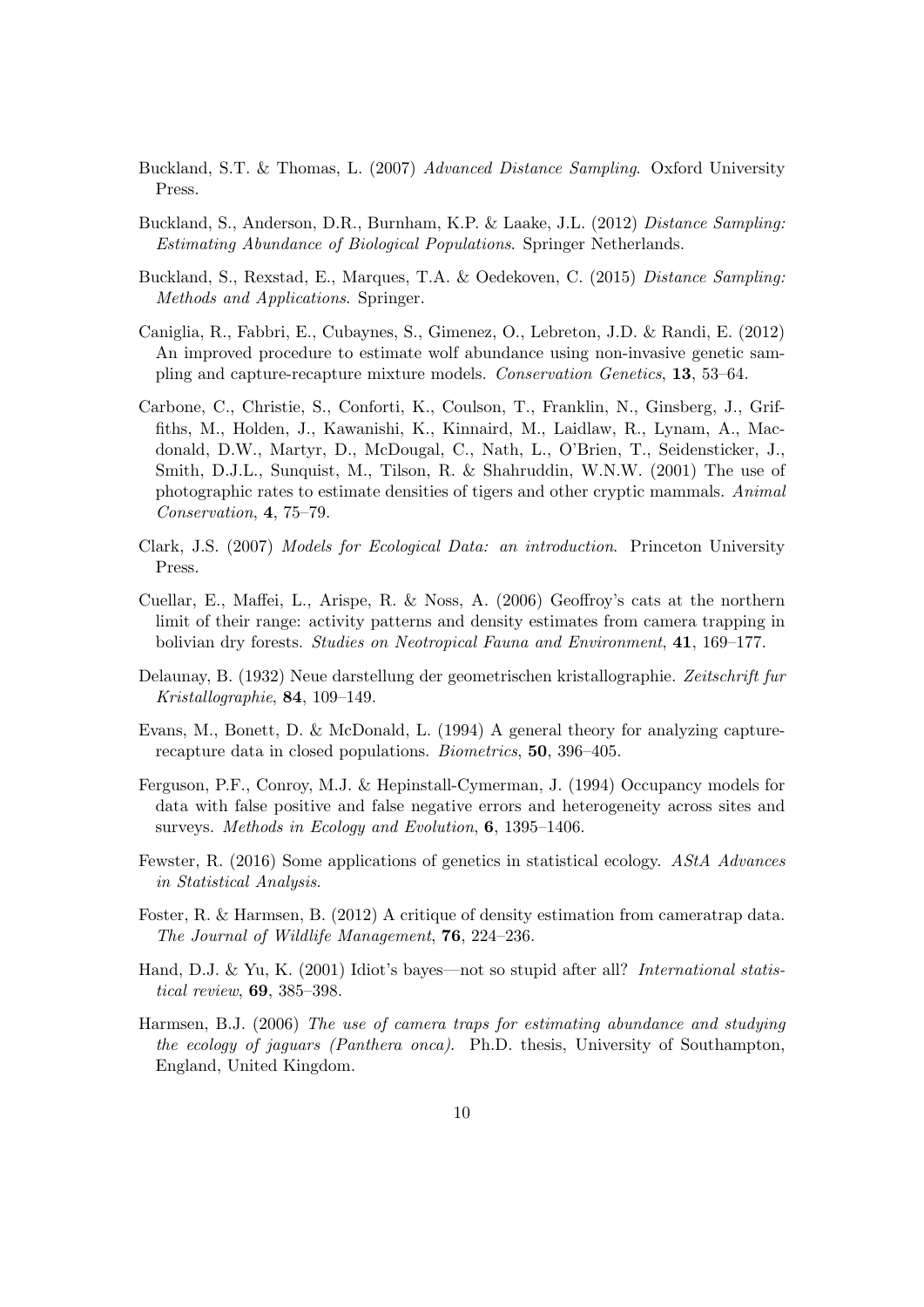- <span id="page-10-1"></span>Heilbrun, R.D., Silvy, L.J., Peterson, M.J. & Tewes, M.E. (2006) Estimating bobcat abundance using automatically triggered cameras. Wildlife Society Bulletin, 34, 69– 73.
- <span id="page-10-12"></span>Hulbert, I. & French, J. (2001) The accuracy of gps for wildlife telemetry and habitat mapping. Journal of Applied Ecology, 28, 869–878.
- <span id="page-10-8"></span>Hutchinson, J. & Waser, P. (2007) Use, misuse and extensions of 'ideal gas' models of animal encounter. Biological Reviews of the Cambridge Philosophical Society, 82, 335–359.
- <span id="page-10-0"></span>Karanth, K. (1995) Estimating tiger (panthera tigris) populations from cameratrap data using capture-recapture models. Biological Conservation, 71, 333–338.
- <span id="page-10-5"></span>Kohn, M.H., York, E.C., Kamradt, D.A., Haught, G., Sauvajot, R.M. & Wayne, R.K. (1999) Estimating population size by genotyping faeces. Proceedings of the Royal Society of London B: Biological Sciences, 266, 657–663.
- <span id="page-10-10"></span>Lucas, T.C.D., Moorcroft, E.A., Freeman, R., Rowcliffe, J.M. & Jones, K.E. (2015) A generalised random encounter model for estimating animal density with remote sensor data. Methods in Ecology and Evolution, 6, 500–509.
- <span id="page-10-6"></span>Lukacs, P.M. & Burnham, K.P. (2005) Estimating population size from dna-based closed capture-recapture data incorporating genotyping error. Journal of Wildlife Management, 69, 396–403.
- <span id="page-10-2"></span>Maffei, L. & Noss, A.J. (2008) How small is too small? camera trap survey areas and density estimates for ocelots in the bolivian chaco. Biotropica, 40, 71–75.
- <span id="page-10-11"></span>McCarthy, M.A., Moore, J.L., Morris, W.K., Parris, K.M., Garrard, G.E., Vesk, P.A., Rumpff, L., Giljohann, K.M., Camac, J.S., Bau, S.S., Friend, T., Harrison, B. & Yue, B. (2013) The influence of abundance on detectability. Oikos, 122, 717–726.
- <span id="page-10-4"></span>O'Connell, A., Nichols, J. & Karanth, K. (2011) Camera traps in animal ecology: methods and analyses. New York: Springer.
- <span id="page-10-3"></span>Oliveira-Santos, L.G.R., Zucco, C.A., Antunes, P.C. & Crawshaw, J.P.G. (2010) Is it possible to individually identify mammals with no natural markings using cameratraps. Mammalian Biology, 75, 375–378.
- <span id="page-10-7"></span>Rodgers, T.W. & Janecka, J.E. (2013) Applications and techniques for non-invasive faecal genetics research in felid conservation. European Journal of Wildlife Research, 59, 1–16.
- <span id="page-10-9"></span>Rowcliffe, J.M., Field, J., Turvey, S.T. & Carbone, C. (2008) Estimating animal density using camera traps without the need for individual recognition. Journal of Applied Ecology, 45, 1228–1236.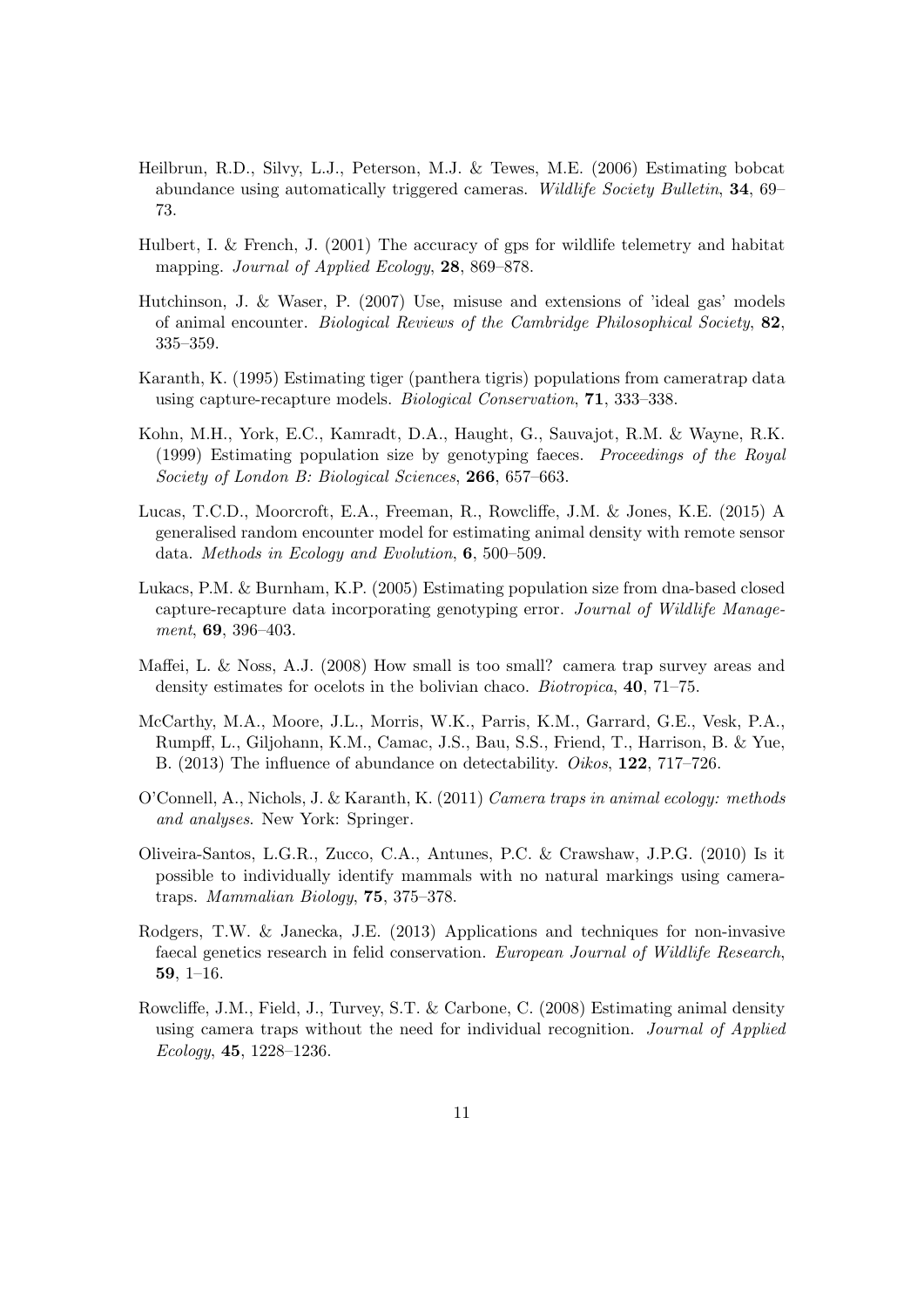- <span id="page-11-2"></span>Royle, J. & Nichols, J. (2003) Estimating abundance from repeated presence absence data or point counts. Ecology, 84, 777–790.
- <span id="page-11-1"></span>Schnell, I., Sollmann, R., Calvignac-Spencer, S., Siddall, M., Yu, D., Wilting, A., Thomas, M. & Gilbert, P. (2015) idna from terrestrial haematophagous leeches as a wildlife surveying and monitoring tool: prospects, pitfalls and avenues to be developed. Frontiers in Zoology, 12, 1–14.
- <span id="page-11-0"></span>Seber, G.A.F. (2011) The Estimation of Animal Abundance and Related Parameters, Second Edition. The Blackburn Press.
- <span id="page-11-3"></span>Voronoi, G. (1908) Nouvelles applications des parametres continus a la theorie des formes quadratiques. Journal fur die Reine und Angewandte Mathematik, 133, 97–178.
- <span id="page-11-5"></span>Wackerly, D., Mendenhall, W. & Scheaffer, R. (2008) Mathematical Statistics with Applications (7th Edition). Thomson Brooks/Cole.
- <span id="page-11-4"></span>Watt, T.A., McCleery, R.H. & Hart, T. (2007) Introduction to Statistics for Biology, Third Edition. Chapman and Hall/CRC.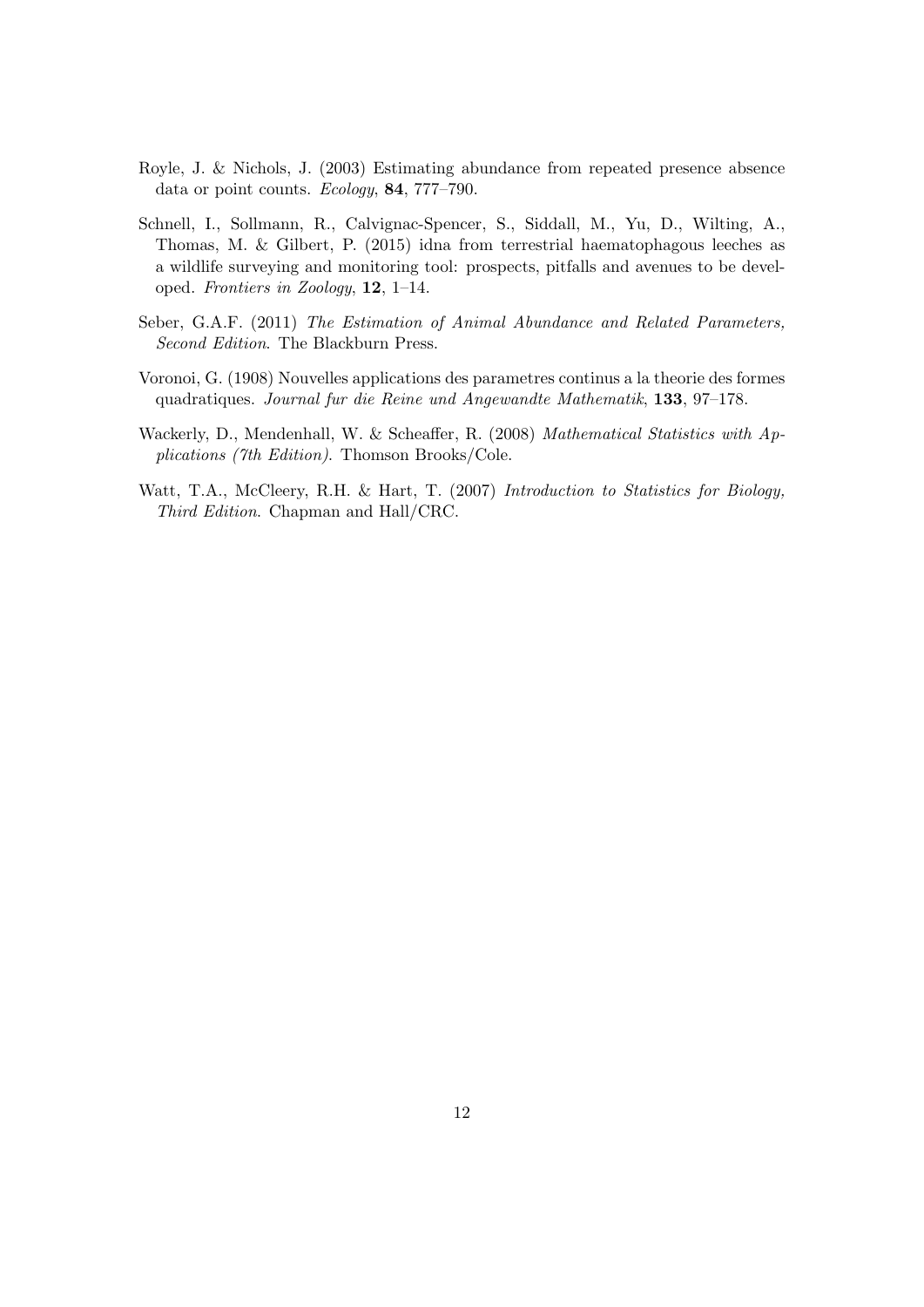

Figure 1. Which area better corresponds to the AS positions?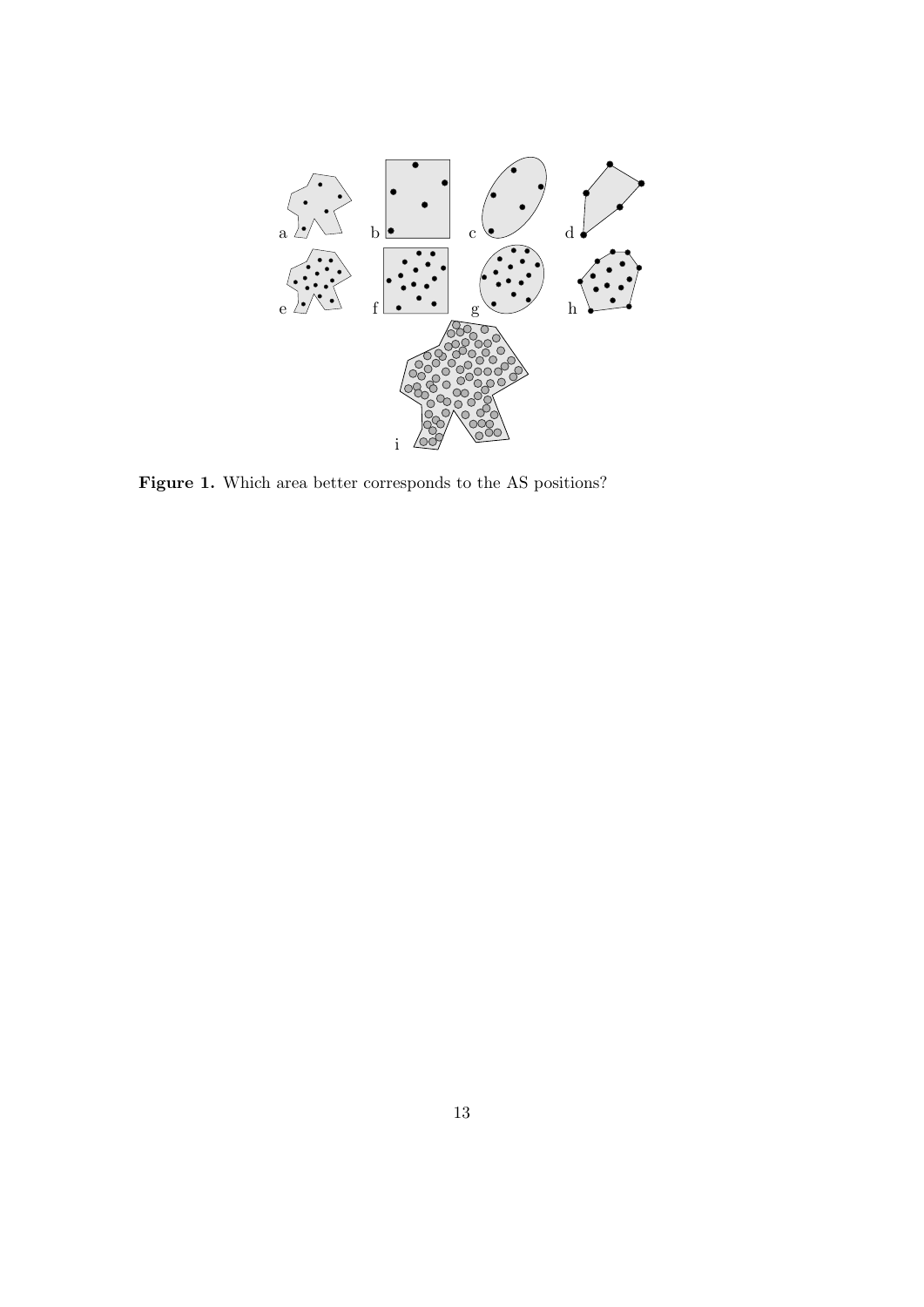

Figure 2. a) a part of an infinite AS net around AS1–AS5; b) the area, corresponding to the set AS1–AS5 according to the Voronoi diagram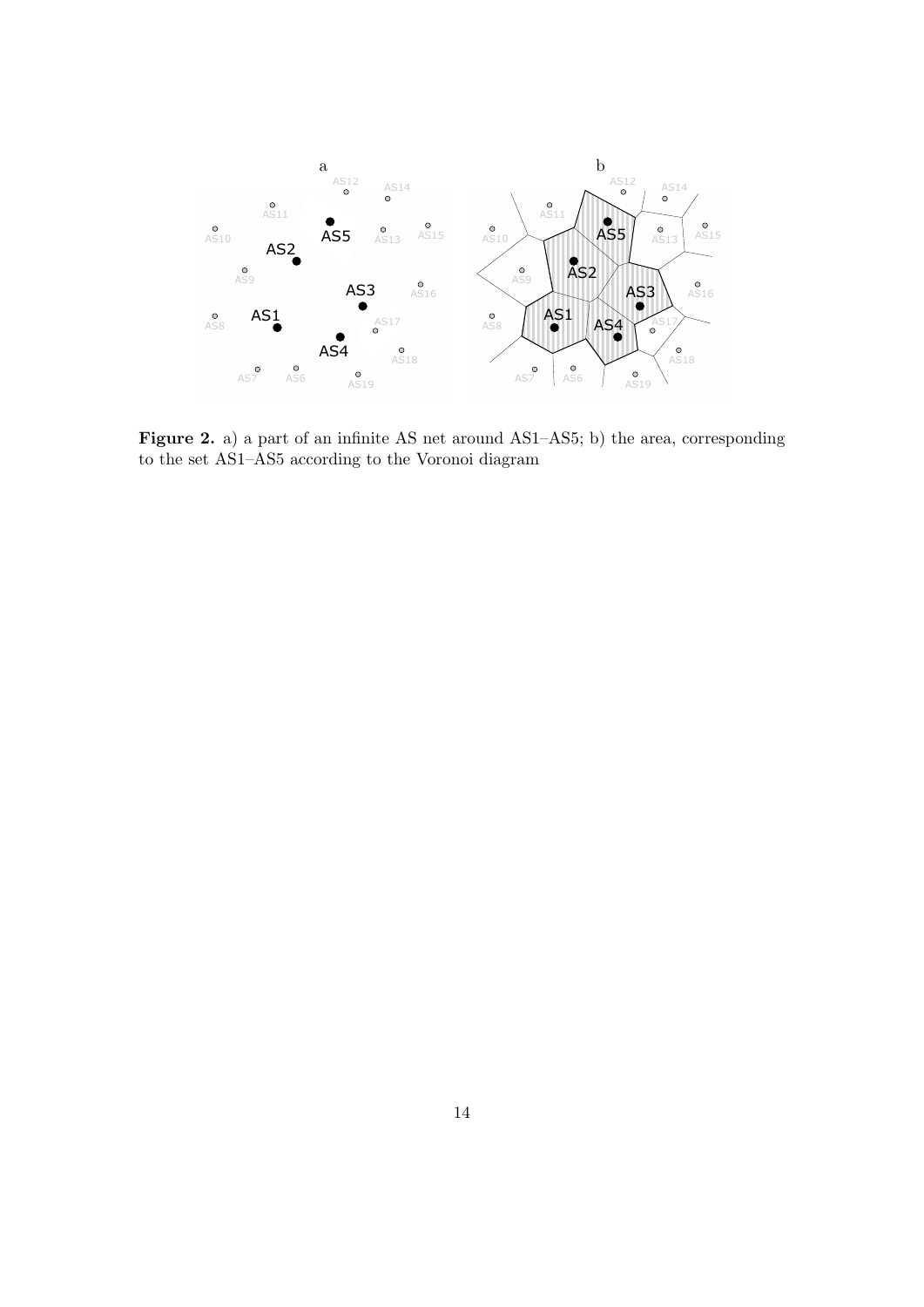

Figure 3. One iteration of an infinite net construction: a) the given set of AS; b) Delaunay triangulation; c) and d) surrounding equidistant construction; e) placing new layer of virtual nodes of the infinite net on the equidistant